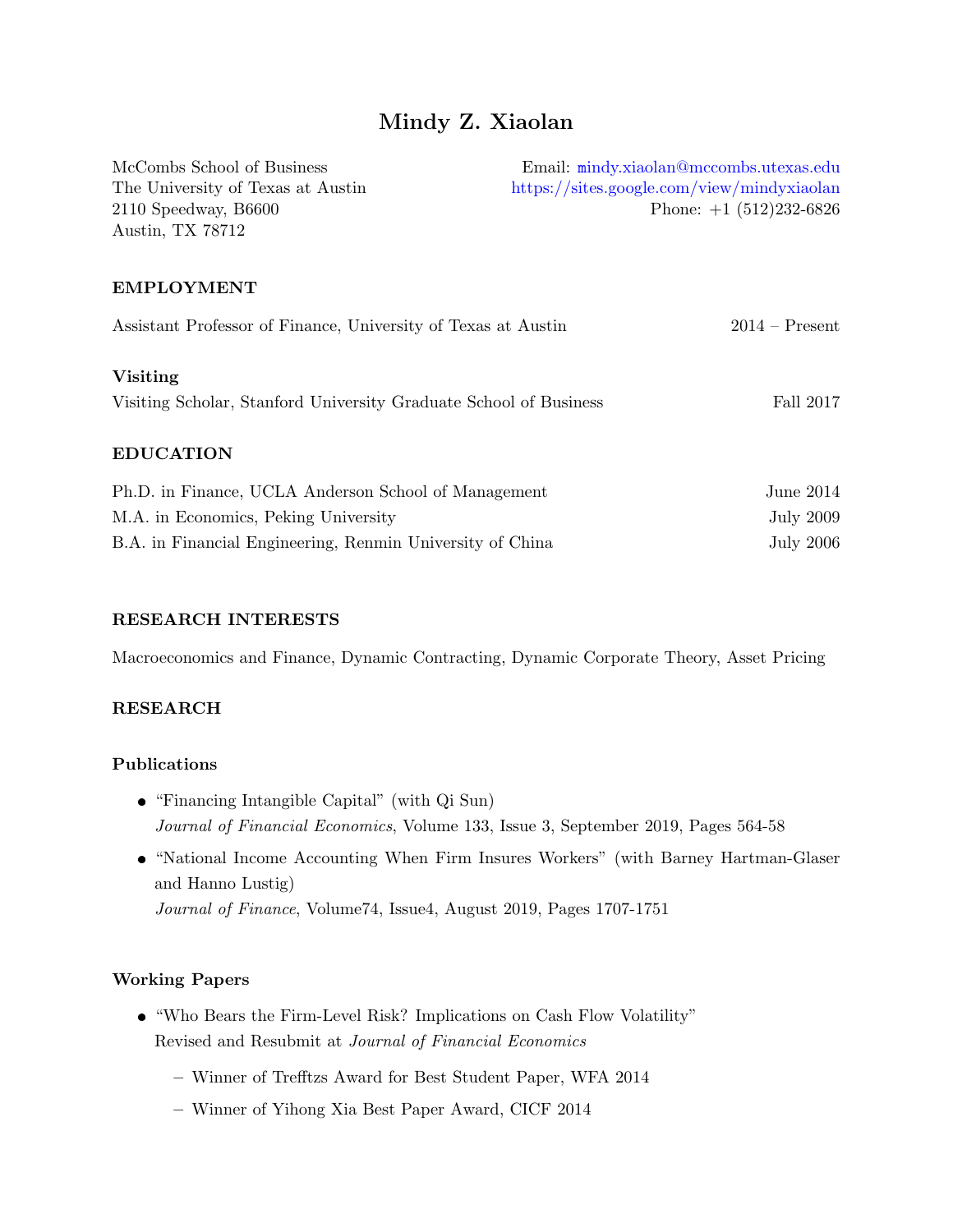- "Delegated Learning and Contract Commonality in Asset Management" (with Michael Sockin) Revised and Resubmit at *Journal of Financial Economics*
- "Human Capitalists" (with Andrea Eisfeldt and Antonio Falato)
- "The U.S. Public Debt Valuation Puzzle" (with Zhengyang Jiang, Hanno Lustig and Stijn Van Nieuwerburgh)
- "Manufacturing Risk-Free Government Debt" (with Zhengyang Jiang, Hanno Lustig and Stijn Van Nieuwerburgh)
- "Growing Beyond Performance" (with Wenxi Jiang)
- "Intangible Dynamics" (with Lei Zhang)

# FELLOWSHIPS AND HONORS

- McCombs Research Excellence Grants, 2016-2017
- McCombs Research Excellence Grants, 2015-2016
- WFA Cubist Systematic Strategies Ph.D. Candidate Award for Outstanding Research, 2014
- UCLA Dissertation Year Fellowship, 2013-2014
- UCLA Anderson Graduate School Fellowship, 2009-2013

## PRESENTATIONS/SEMINARS

- AFA Annual Meeting, Stockholm School of Economics (scheduled), University of Alberta (scheduled), SED Annual Meeting, 2021
- Princeton University, Emory University (scheduled), UPenn Wharton (scheduled), University of Toronto (scheduled), Norwegian Business School (scheduled), AFA Annual Meeting, AEA Annual Meeting, WFA 2020, SFS Calvacade<sup>\*</sup>, Midwest Finance Annual Meeting, 2020
- Boston University, Georgetown University, The Federal Reserve Board, Carnegie Mellon University, Washington University St. Louis Macroeconomics and Inequality Conference, UT Dallas Finance Conference<sup>\*</sup>, UT Austin Macro Lunch Workshop, Kelso Workshop, ASU Finance Conference, HEC-McGill Winter Finance Workshop, Texas Finance Festival, 13th Macro Finance Workshop, WFA 2019<sup>\*</sup>, SFS Cavalcade<sup>\*</sup>, 2019
- Yale Junior Finance Conference, MIT Junior Finance Conference, UIUC, LSE, NBER Summer Institute, SED, WFA 2018<sup>\*</sup>, City University of Hong Kong International Finance Conference, CEAR-Finance Conference<sup>\*</sup>\*, Minnesota Corporate Finance Conference, NYU Stern, USC Marshall, Midwest Finance Annual Meeting, Jackson Hole Finance Conference<sup>\*\*</sup>, AFA Annual Meeting, 2018
- UC Davis GSM Finance Symposium on Inequality<sup>\*</sup>, Farfe 2017, University of Houston, 6th Luxembourg Asset Management Summit<sup>\*\*</sup>, University of Colorado Boulder, Stanford GSB, UW Madison Junior Conference, Summer Institute of Finance<sup>\*</sup>, CICF, WFA, 27th Mitsui